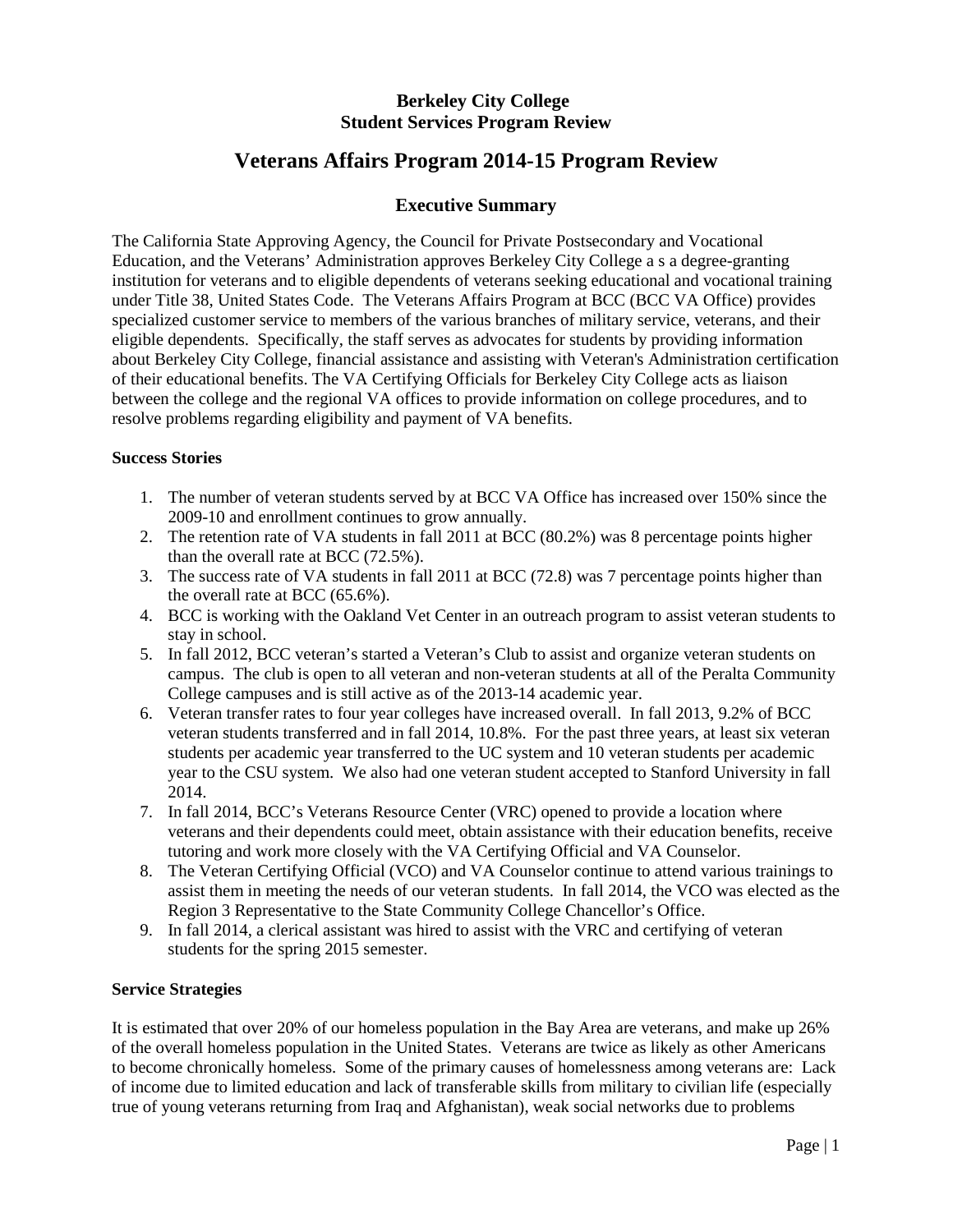adjusting from military life to civilian life and lack of services. Veteran students are often older than the average student, many of which have different needs for getting by on a daily basis. The creation of the BCC Veteran's Resource Center is a way for us to reach out and support our returning troops and help those veterans that lack the resources for educational success. To assist our veteran students, the following strategies should be developed and/or continued:

- 1. Continue to serve VA students in-person as well as online by enhancing, updating and upgrading BCC Veterans Affairs Website
- 2. In fall 2012, veteran students formed a BCC Veterans club open to all veteran and non-veteran students in the Peralta Community College District. The club meets twice a month and will continue to be expanded. As of fall 2014, the club continues to thrive with smooth transition between club officers and members as veteran students graduate or transfer to a 4-year university/college.
- 3. Provide Veteran students with counseling and services to assist transition back into the community and civilian life.
- 4. Create a network with other veteran services organizations, such as Vocational Rehabilitation and the Oakland Vet Center.

## **Program Needs**

- Financial Need specifically designated funding. There is still limited funding for veteran services.
- Personnel Needs 1 FTE Veteran Certifying Official, 1 FTE Veteran Counselor, .5 psychological counselor, and 1 (10 month) FTE Clerical Assistant (this position is currently temporary and ends June 30, 2015).
- Facility/Equipment Needs two desks with chairs and coffee pot for VRC, a couch for the reception area.
- Technology Needs Automated SARS calling service and two standard computers.

### **I. Background Information**

- A. Describe the Veteran Program
	- 1. The Unit

The Veterans Affairs program is located on the second floor of the college. The office is open Mondays through Thursdays from 8:30 a.m. to 4:30 p.m. and Friday by appointment. The Program serves the Veterans and their eligible dependents with their educational benefits. We assist with all chapters and branches of the military. Due to the increase of veteran students in fall 2012, the Student Services Specialist has expanded VA services from a .5 to a .75 FTE position. This position serves as the Veteran's Coordinator and Certifying Official. There is also a .50 FTE, an increase from .25 in 2009-10, VA Counselor who also provides professional counseling and assists students with their Educational Planning.

2. History

Berkeley City College was formerly Vista Community College, founded in April 1974 as the fourth of the Peralta Community College District's community colleges. In June 2006, Vista Community College's name was changed to Berkeley City College and has consistently grown in full-time equivalent students (FTES) holding a proud title of the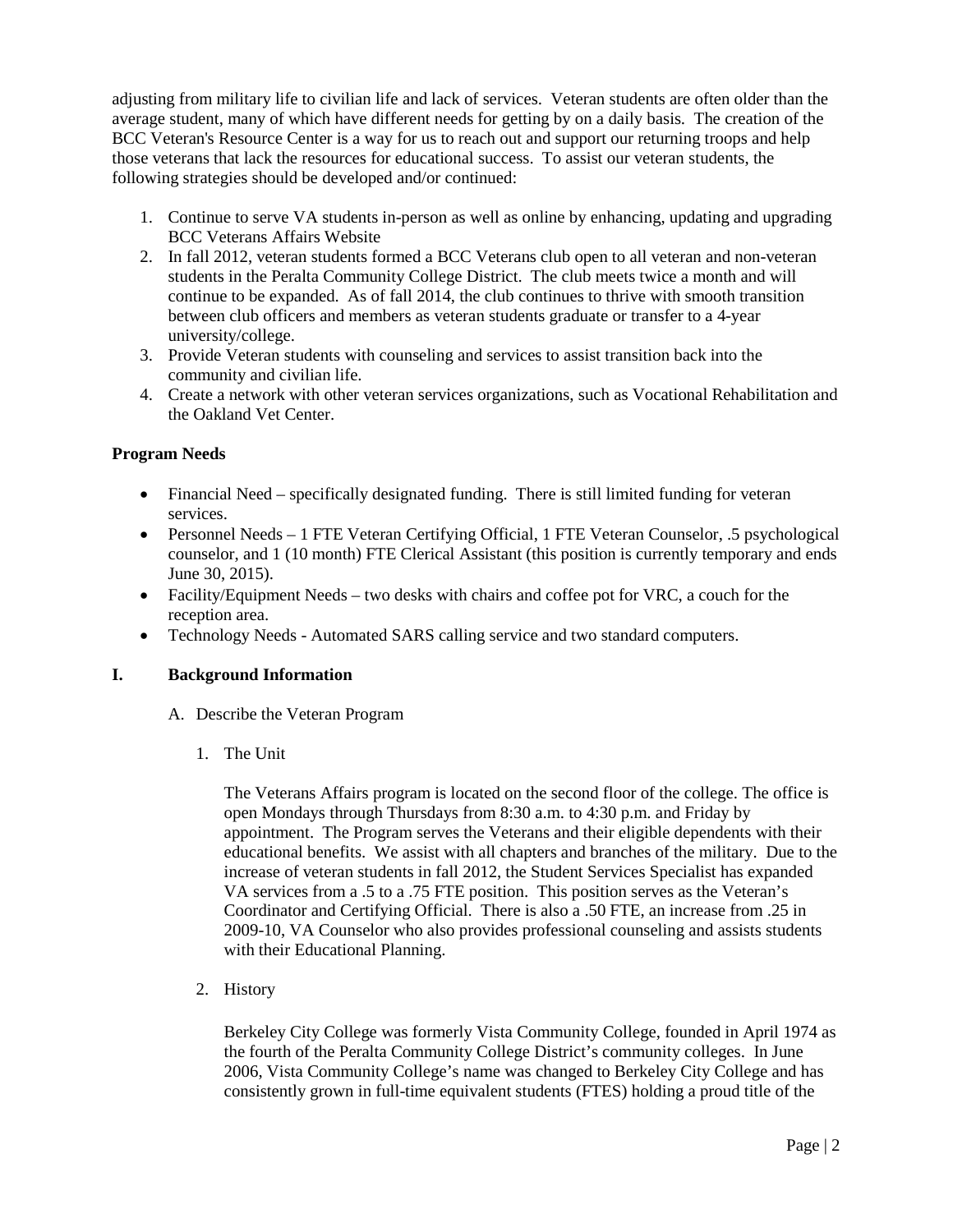second largest college in the Peralta District. With a growing diverse student population comes also a dually growing diverse counseling department. In the summer of 2008, the District implemented the PeopleSoft database system (PROMT/PASSPORT), in order to stay up on current trends for collecting student data and providing students with a friendly streamline to access their records and registration online.

3. Purposes and Needs Assessed

Personnel Needs:

- Due to the increase of veteran students, the Student Services Specialist has reallocated the services from .5 to.75 position at the expense of services to other students, including general counseling. The personnel requirement has proven the need to increase to a 1.0 position by the end of fiscal year 2014.
- Increased counseling staff with at least one other counselor trained for veteran services needs.
- Psychological Services Counselor responsive to the needs of students with psychological disabilities
- Continued training for current Veteran Certifying Official and Veteran Counselor.

Equipment Needs (for the Veteran's Resource Center):

- One file cabinet to store all VA files in one location
- Three study areas with computers, one printer to share with the computers.
- Couch and two side chairs for waiting area
- One work desk for the VRC reception area.

Technology/Software Needs:

- Electronic imaging software to increase communication through interdepartmental communication
- SARS self sign-in for drop in counseling for veteran students will begin in spring 2015 semester.
- 4. Current Components

Currently, at BCC, there is one .75 FTE classified staff person and .50 FTE counseling faculty supporting Veterans and their dependents receiving benefits via BCC. One 1.0 FTE clerical assistant was hired in late fall 2014 for the spring 2015 semester. The position ends on June 30, 2015.

B. Describe unique aspects of the program

BCC is committed to the Veterans in assisting them with achieving their educational goal, maintain program requirements and keeping them informed of changes and updates. Confidential and competent one-on-one academic and personal counseling are available to all enrolled and prospective veteran/dependent students provided by an experienced, multicultural and multilingual counseling staff.

This program has no designated funding to support services. Veteran's services are currently supported under the general fund. Other areas of student services have been affected by the increase of veteran student services due to a lack of funding available. The need to increase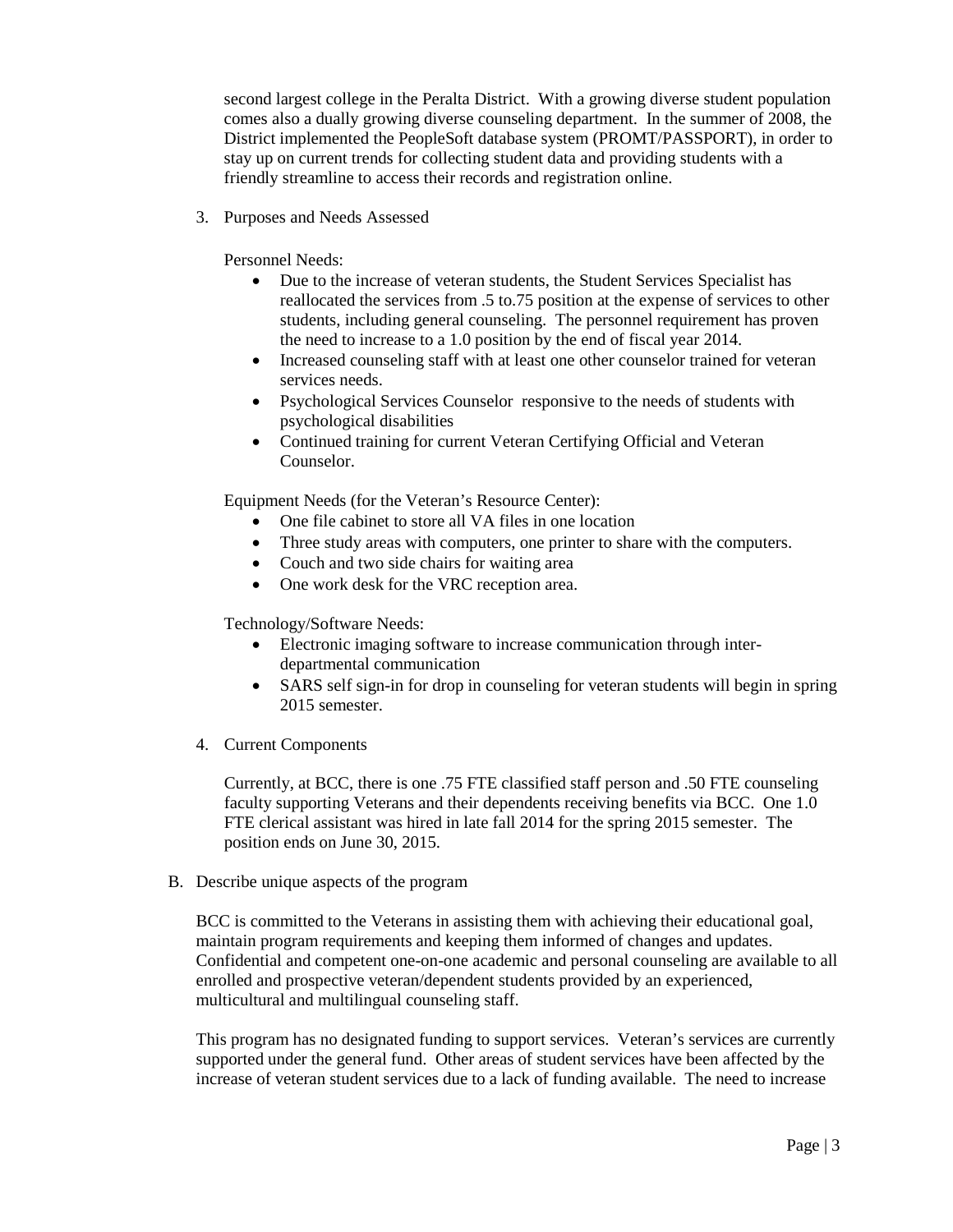staffing in both classified and faculty in veteran affairs has taken away from other areas that require resources to provide services.

C. Describe your current resources

There is currently one .75 certifying official and one .5 counselor to assist veterans with their benefits. On campus we provide all forms necessary for veterans/dependents. We also have a VA Website that has a wealth of information and accessible forms online for Veterans.

- D. Provide your program goals and show how they are measured
	- Goal 1. To enhance in person and online veteran services, the website will continue to be upgraded to meet the needs of the increased veteran student population.

Measurement: Completion of the upgrades and ensuring updates at least twice per semester.

Goal 2. Continue to expand the BCC Veteran's Resource Center in spring 2015 by reaching out to potential new veteran students for the fall 2015 semester.

> Measurement: Hiring of a full-time VRC clerical assistant to keep the center open on a daily basis. Use the center effectively by moving the VA Counselor and VCO to the center to better assist veteran students with the education plans and benefits.

**Goal 3.** Work with veteran services agencies throughout the Bay Area to assist our returning veterans with local resources for assistance.

Measurement: Community involvement.

#### II. **Student Demographics of Those Using Your Services (by numbers) -** Who do you serve?

| <b>SPECIAL</b><br><b>POPULATIONS</b> | 2008-09 | 2009-10 | 2010-11 | 2011-12 | 2012-13 | 2013-14 | 2014-15 |
|--------------------------------------|---------|---------|---------|---------|---------|---------|---------|
| <b>Veterans Total</b>                |         | 56      | 76      | 94      | 147     | 196     | 204     |

#### **III. Student Performance and Feedback**

Active veteran's success and retention rates at Berkeley City College

| <b>Term</b>      | Head-<br>count | Census<br><b>Enrollment</b> | <b>Total</b><br><b>Graded</b> | <b>Retained</b> | % Retention | <b>Success</b> | % Success |
|------------------|----------------|-----------------------------|-------------------------------|-----------------|-------------|----------------|-----------|
| <b>Fall 2009</b> | 19             | 46                          | 44                            | 36              | 78.3%       | 26             | 59.1%     |
| Fall 2010        | 43             | 117                         | 110                           | 89              | 76.1%       | 80             | 72.7%     |
| Fall 2011        | 75             | 182                         | 173                           | 146             | 80.2%       | 126            | 72.8%     |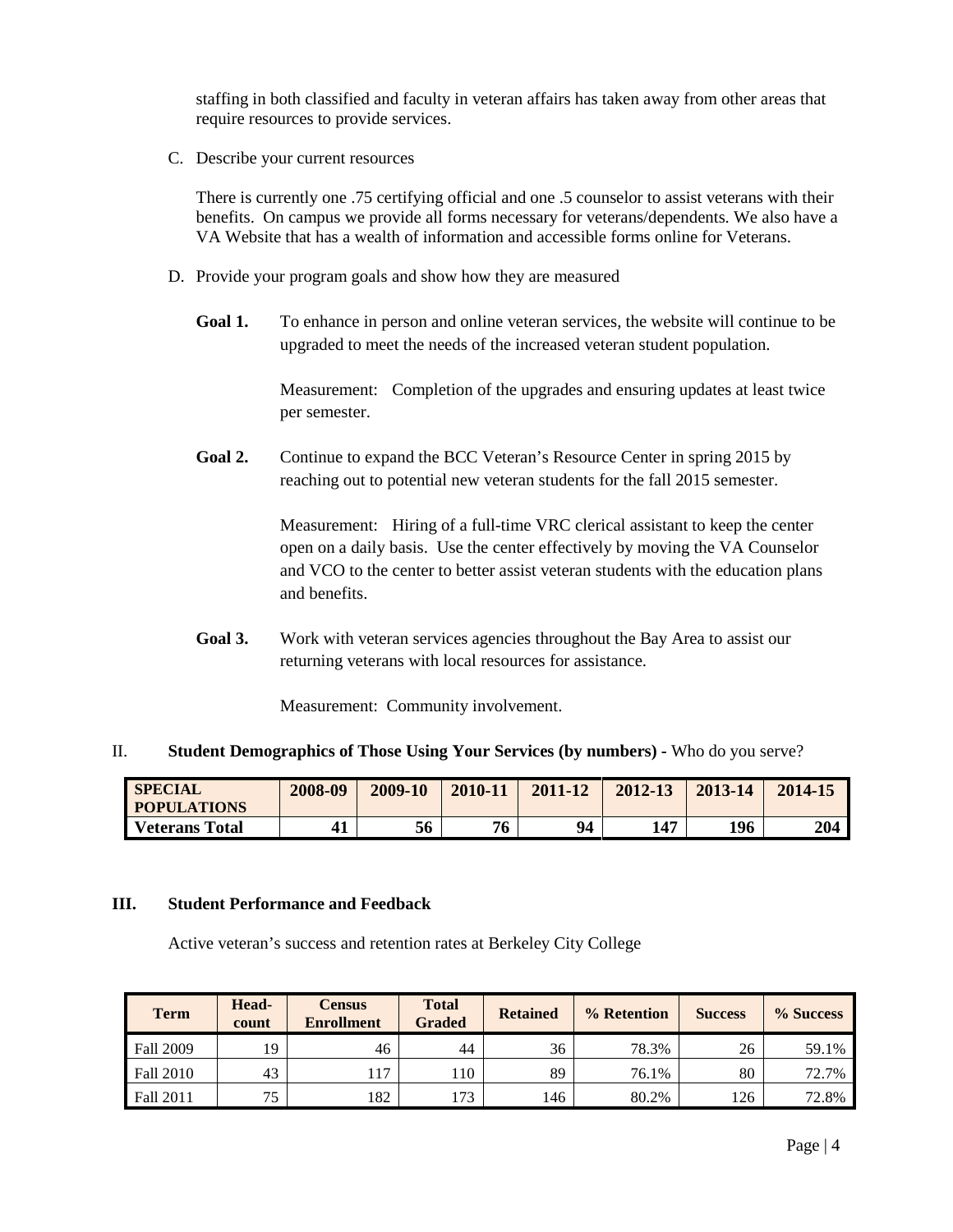Persistence rate is defined as the percentage of students enrolled in at least one class at the college at fall census of the cohort year who were then enrolled in at least one class on the following opening day in District.

| <b>College</b> | Fall 09 | Fall 10 | <b>Persistence</b><br>Rate | Fall 10 | Fall 11 | <b>Persistence</b><br>Rate | Fall 11 | Fall 12 | <b>Persistence</b><br>Rate |
|----------------|---------|---------|----------------------------|---------|---------|----------------------------|---------|---------|----------------------------|
| Alameda        | 42      | 29      | 69.0%                      | 66      | 41      | 62.1%                      | 77      | 43      | 55.8%                      |
| Laney          | 58      | 35      | 60.3%                      | 78      | 47      | 60.3%                      | l 16    | 70      | 60.3%                      |
| Merritt        |         |         | 55.6%                      | 19      | 10      | 52.6%                      | 19      | 13      | 68.4%                      |
| <b>BCC</b>     | 19      | 17      | 89.5%                      | 43      | 34      | 79.1%                      | 76      | 39      | 51.3%                      |

All active Veteran Awards (AA = Associate in Arts degree, AS = Associate in Science degree,  $CA =$  Certificate of Achievement,  $CC =$  Certificate of Completion, and  $CP =$  Certificate of **Proficiency** 

| <b>College</b> | AA | <b>AS</b> | <b>CA</b> | CC | $\overline{\mathbf{C}}\mathbf{P}$ | <b>Transfer to 4-</b><br>year College | <b>Total</b> |
|----------------|----|-----------|-----------|----|-----------------------------------|---------------------------------------|--------------|
| Berkeley       |    |           |           |    |                                   | 13                                    | 20           |
| Alameda        | 12 |           |           |    |                                   |                                       |              |
| Laney          |    |           |           | 12 |                                   |                                       | 29           |
| Merritt        |    |           |           |    |                                   |                                       |              |
| <b>Total</b>   | 30 |           |           | 15 | .,                                |                                       | 58           |

BCC Veteran services will continue to enhance the program through student learning outcome (SLO) and services area outcome (SAO), using SLO/SAO assessment findings to provide feedback to this services.

### **IV. Program Effectiveness**

- A. Interdepartmental/Program/Campus Collaboration
	- 1. How does the unit (and committees in which unit participates) support other administrative, student services and academic units in the college?

Currently, the VA Program works collaboratively with various other student services departments. The students in the VA Program are also part of EOPS, DSPS and PACE Programs. The veterans' affairs program supports a variety of administrative, student services and academic units in the college. The certifying officials are liaisons with the student services and administrative units, attending regular monthly meetings. VA Workshops/Conferences occur various times during the year that is not always available in our area; but we are pro-active in obtaining the literature from those workshops/conferences in order to say up-to-date.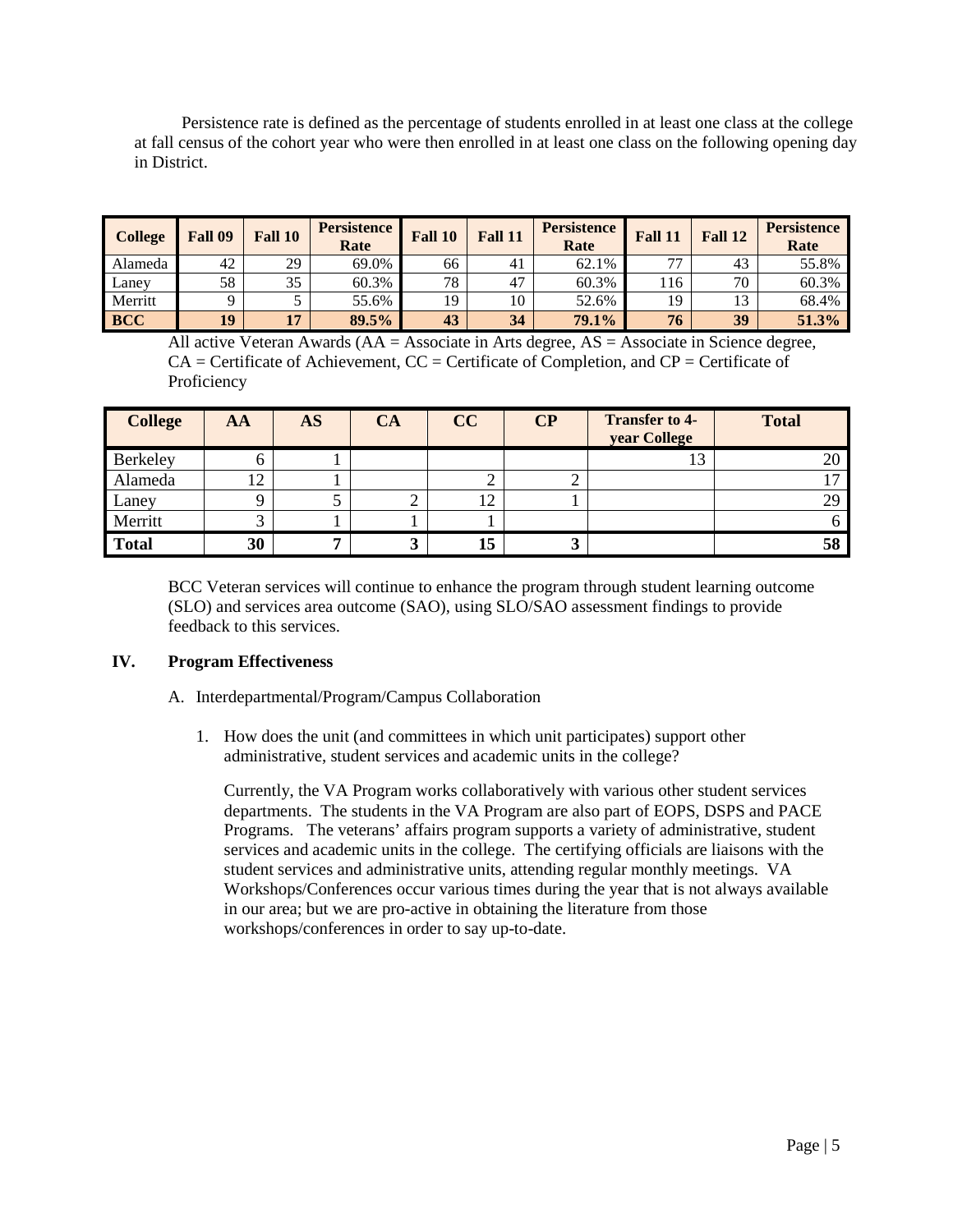1. Quantity of program/department/service delivered (student utilization of services and student engagement)

|                                 | 30/33                                                                                                                                                                                                                                                                                  | 31             | 35          | 1606/<br>1607  | <b>VRAP</b> | N <sub>0</sub><br><b>Benefits</b> | <b>Academic</b><br><b>Term Totals</b> |  |
|---------------------------------|----------------------------------------------------------------------------------------------------------------------------------------------------------------------------------------------------------------------------------------------------------------------------------------|----------------|-------------|----------------|-------------|-----------------------------------|---------------------------------------|--|
| 2008-09                         | 30                                                                                                                                                                                                                                                                                     |                | $\mathbf Q$ |                | n/a         |                                   | 41                                    |  |
| 2009-10                         | 36                                                                                                                                                                                                                                                                                     |                | 17          | $\mathfrak{D}$ | n/a         |                                   | 56                                    |  |
| 2010-11                         | 59                                                                                                                                                                                                                                                                                     |                | 12          | 4              | n/a         |                                   | 76                                    |  |
| 2011-12                         | 72                                                                                                                                                                                                                                                                                     |                | 19          | っ              | n/a         |                                   | 94                                    |  |
| 2012-13                         | 94                                                                                                                                                                                                                                                                                     | $\mathfrak{D}$ | 23          | 10             | 18          |                                   | 147                                   |  |
| 2013-14                         | 119                                                                                                                                                                                                                                                                                    | 4              | 28          | 8              | 33          | 4                                 | 196                                   |  |
| $2014 - 15*$                    | 115                                                                                                                                                                                                                                                                                    | 3              | 28          | 7              | 20          | 6                                 | 179                                   |  |
| <b>Chapter</b><br><b>Totals</b> | 525                                                                                                                                                                                                                                                                                    | 13             | 136         | 34             | 71          | 10                                |                                       |  |
| <b>LEGEND:</b>                  | Chapter $30/33$ = Veteran (all branches)<br>Chapter $31 =$ Vocational Rehabilitation Veteran<br>Chapter $35 =$ Veteran Dependent<br>Chapter $1606/1607$ = Active Duty/Veteran Reserves<br>$VRAP = Veteran Retraining Assistance Program (initiated)$<br>$7/1/12$ – ended $5/30/2014$ ) |                |             |                |             |                                   |                                       |  |

How many veteran students do you serve (unduplicated)?

*\*Fall 2014 semester only*

The veterans' affairs department serves approximately 2.8% of the entire population of BCC. There were 6,843 students enrolled at BCC in spring semester of 2014.

2. How many appointments/contacts with students do you have on any given day?

The highest volumes of contacts usually occur during the peak periods during the year. The VA counselor could be scheduled to meet with six to eight students for appointments daily. Appointments are typically 30 to 60 minutes sessions, depending on the needs of the students. During peak registration periods, it is not uncommon for a counselor to meet with four to six students an hour for a 10-15 minute drop-in appointment. During this brief drop-in appointment, students are encouraged to schedule a follow up appointment to develop their Student Educational Pans and review their VA file. The Veteran's Affairs Coordinator/Certifying Official meets with veteran students on a daily basis.

## **V. Service Area Outcomes**

The veterans' affairs department has developed student learning outcomes that reflect the goals of the department and Berkeley City College's institutional goals.

The primary goal of the Veterans Affairs Program is to provide activities, programs, resources, and facilities that support the personal development, educational progress, and career goals of our Veteran students and their dependents with a final objective of ensuring that all veteran students and their dependents reach a level of success in their educational pursuits.

To provide this assistance, the following three-year plan of student learning outcomes has been developed: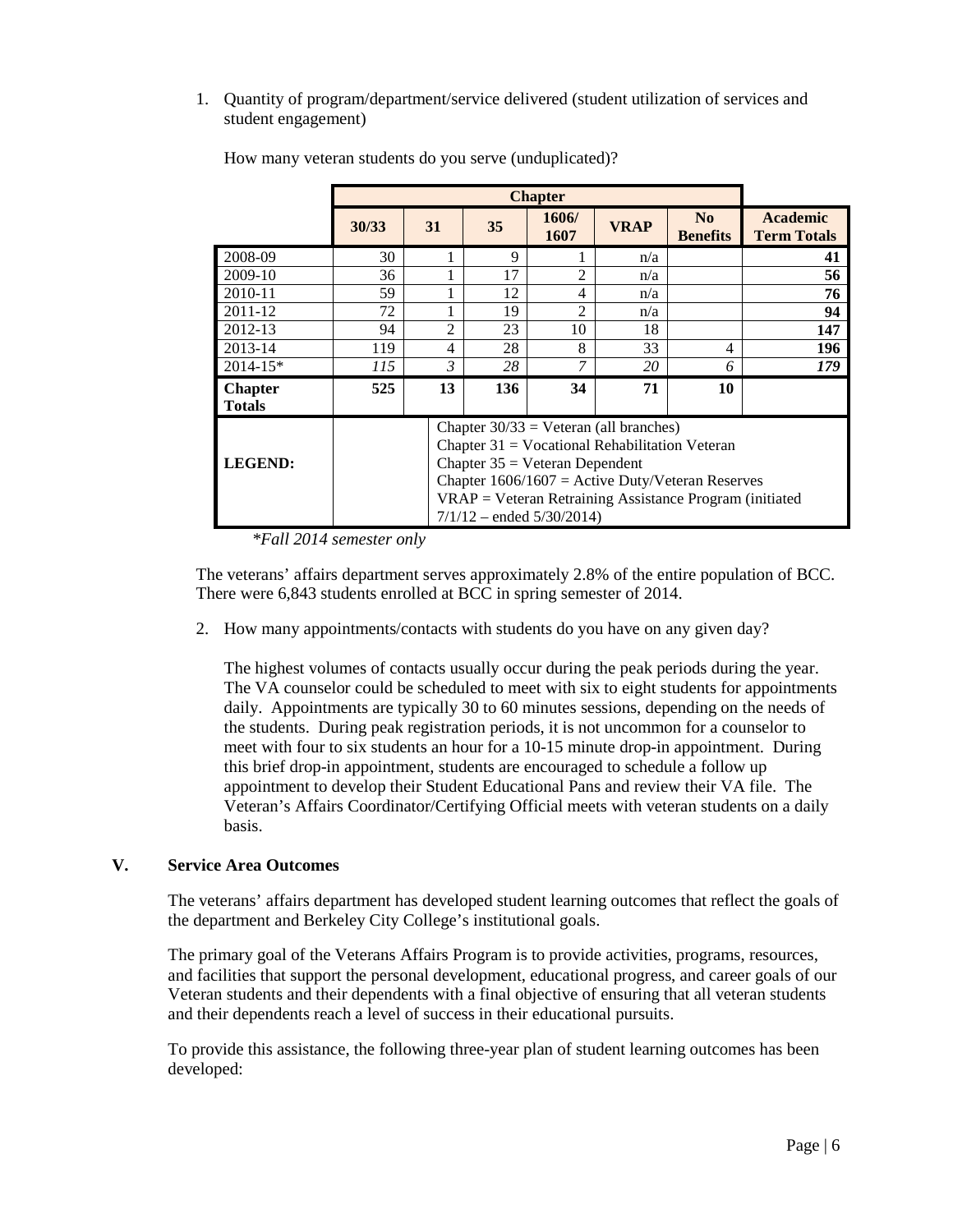| <b>Student Learning Outcomes</b>                                                                                                                                                       | Leader(s)                              | <b>Team</b><br><b>Members</b>                | <b>Timeline</b><br>(beginning/end<br>date)                    | <b>Measurement</b><br><b>Tools</b>                                             | <b>Outcome</b><br>Indicators/<br><b>Outcomes</b>                                                                               |
|----------------------------------------------------------------------------------------------------------------------------------------------------------------------------------------|----------------------------------------|----------------------------------------------|---------------------------------------------------------------|--------------------------------------------------------------------------------|--------------------------------------------------------------------------------------------------------------------------------|
| Year 1<br>Work with the BCC Veteran's<br>Club, VA Counselor, Dean of<br>Academic Pathways to build a<br>successful Veteran's Resource<br>Center to assist BCC veteran                  | Jennifer<br>Lenahan                    | Amy<br>Herrera,<br>Carlos<br>Cortez          | Fall 2013 -<br>design; Summer<br>$2014$ – open<br>center      | Academic<br>success of<br>veteran<br>students $-$<br>grade reports;<br>surveys | More BCC<br>veteran students<br>obtain AA/AS<br>degrees or<br>certificates prior<br>to transferring                            |
| students with their educational<br>goals by providing additional<br>tutoring and counseling.                                                                                           |                                        |                                              |                                                               |                                                                                | to a 4-year<br>college or<br>university.                                                                                       |
| Year 2<br>Continue developing an<br>orientation plan for both<br>veteran students and eligible<br>dependents of veterans -<br>potential Counseling 200A/B<br>and Counseling 24 courses | Jennifer<br>Lenahan.<br>Amy<br>Herrera | <b>BCC</b><br>Veteran's<br>Club<br>President | Summer $2014 -$<br>design; Fall<br>$2015 -$<br>implementation | Academic<br>progress of<br>veteran<br>students:<br>retention in<br>courses     | Greater student<br>success with<br>more veteran<br>students<br>completing their<br>courses and<br>managing their<br>coursework |
| Year 3<br>Streamline tutoring and assist<br>with transition from college to<br>a job through connections with<br>outside Veteran agencies<br>(networking, partnering)                  | Jennifer<br>Lenahan                    | Amy<br>Herrera,<br>Katherine<br>Bergman      | Summer 2015 -<br>design; Spring<br>$2015 -$<br>implementation | Ongoing                                                                        | Ongoing                                                                                                                        |

## **VI. ACTION PLAN: Using the results of the data collected and discussed in this program review, identify:**

- A. The future needs of the program/service area.
	- Financial Need a specifically designated funding: The immediate needs of the program revolve around insufficient resources and the consequent lack of funding for faculty, staff and program activities. The lack of funding available for this program is the main reason it is a part-time function of other full-time staff. Ideally, we would like to see a veteran center on campus that can support the veterans/dependents with all VA resources available for them. In order to provide equitable access to BCC veteran students, specially designated funds are urgently needed. There are no categorical or specific funds for veteran students and with the end of the war we anticipate enrollment to significantly increase. Our resources from the general fund are diminishing. This is a continuing issue for our Veteran Affairs program.
	- Personnel Needs 1 FTE Veteran Certifying Official, 1 FTE Veteran Counselor, 1 (10) month) Clerical Assistant and .5 FTE psychological counselor: Should this program receive funding, both access to the program and increased success of more veteran students at BCC could be achieved. For example, an increase in faculty and/or staff could allow the program to monitor and intervene in support of students' persistence and retention more intensively.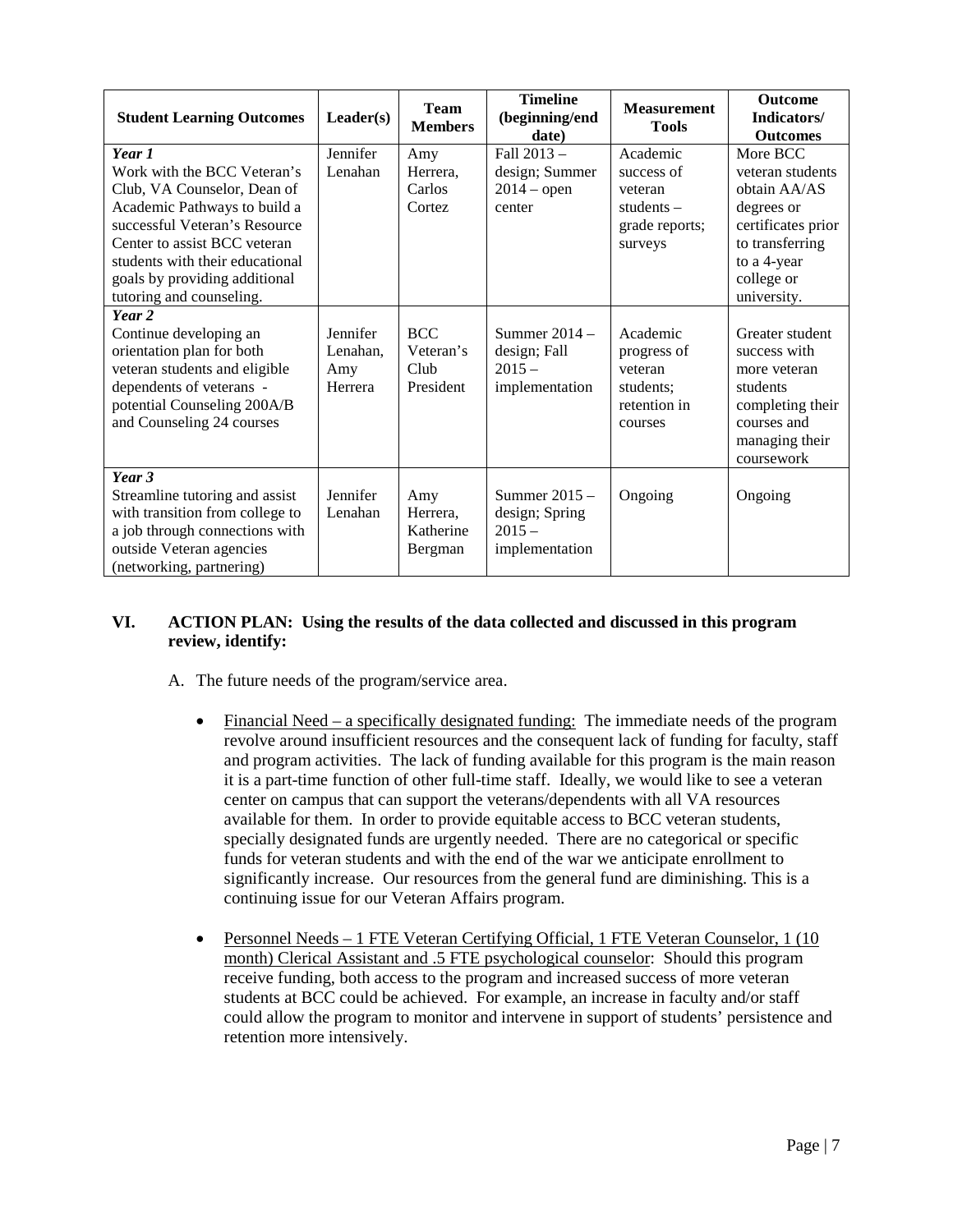- Facility/Equipment Needs: Centralized filing system for easy access to our veteran's files for both coordinators and counselors. Considering scanning and creating a file on the W: drive.
- Technology Needs: Automated SARS calling, emailing and drop-in sign in, and one more standard computer for the Veteran's Resource Center.
- B. The following are action plans which are needed to be initiated to provide increased support to student success:
	- Continued annual training for coordinators and counselors related to veteran education benefits.
	- Intervention Programs: Intervention programs need to be intensified to increase the monitoring and support of veteran students. We also need to retain the services of a psychological counselor not only for the veteran population, but for all students of BCC. Currently, our veterans who are in the PSSD program rely on that counselor for support or are referred out to the city/county mental health services.
	- Veteran Application Process: Streamline the application process by providing tools to enroll in VONAPP online through the Berkeley City College website. Some veterans who have recently been discharged from the service, need assistance to apply for their benefits. BCC is hoping to provide clear instructions and online assistance for these students to apply for their benefits.
	- BCC Veteran's Webpage: Continue to update and enhance the Veteran's Affairs webpage on the BCC website to ensure a "user-friendly" environment.
	- BCC Veteran's Club: Continue to develop and strengthen the Veteran's Club at the college to assist both our veterans and their dependents in the local community. The Veteran's Club sponsors many activities bringing attention to the needs of our returning veterans, such as college transfer workshops, community resources and support groups for veterans and their families, as well as bringing attention to the significance of our National holidays, including Veteran's Day and Memorial Day.
- C. The future goals and methods of assessment of the program/service area, including student learning outcomes service area outcomes
	- Expand outreach strategies to the veterans and their dependents to make them aware of the educational benefits available to them.
	- The program will continue to assess the quality and delivery methods of its services as it implements programs and activities in fulfilling its mission of enrolling, graduating and transferring an increasing number of veteran/dependent students, student learning outcomes assessments and student satisfaction levels.
	- Veterans or their dependents may never reach the classroom without encouragement from coordinators/counselors.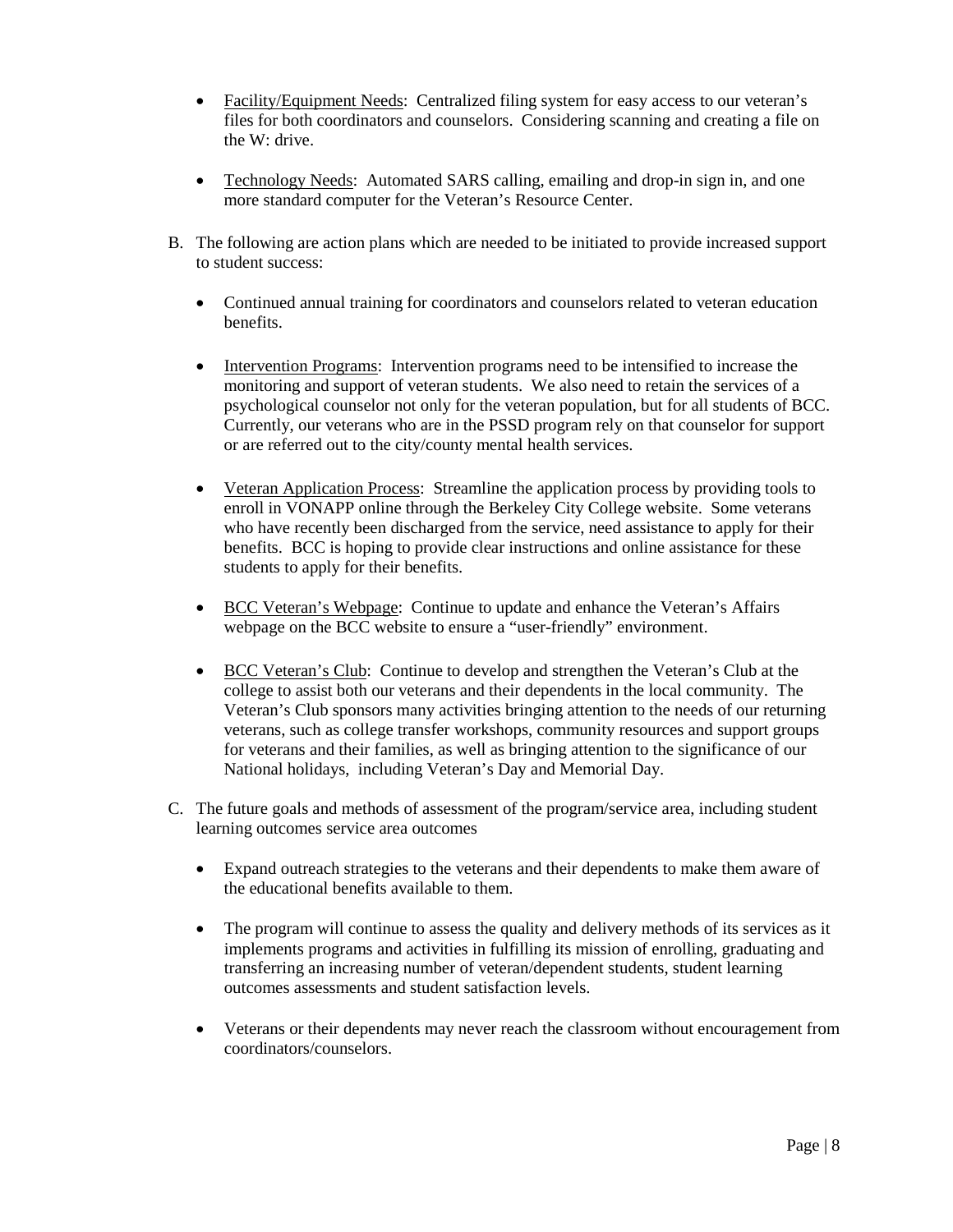- Veteran students may prematurely leave the classroom without VA coordinator/ counseling support.
- Students may never identify their academic goals without VA counseling support and expertise.
- At-risk Veteran students or dependents may not receive referrals to community resources that would allow them to remain in school.
- D. The strategies and actions to be taken by the program/service area over the next six years to strengthen the program and meet the strategic goals of the program and the college
	- Offer VA Workshops/Orientations at the beginning of each semester. VA coordinator and VA Counselor will provide a workshop for new veteran students planning to enroll at the BCC two weeks prior to each semester. Workshop will provide information on how to receive their veteran benefits, how they are applied each semester and requirements of participating and continuing in the program. Follow up appointments will be provided to each student four to six weeks after the semester begins to ensure that the students are on track and address any difficulties they may be facing.
	- Ensure that each continuing VA student has an appointment with the VA counselor each semester to keep them on track of their student education plans. The addition of the Veteran's Resource Center will assist keeping veterans on track.
	- Encourage participation in the BCC Veteran's Club and Associated Student Body.
	- Arrange a workshop with the BCC Transfer and Career center for VA students to receive personal assistance in selecting transfer schools and/or receiving information on their career choice.
- E. The support needed by the program/service area in order to address issues resulting from the self-study.
	- BCC is projected to experience continued growth, and as the veteran student population increases, and more students attend community college as a pathway to a four-year college or university, the program will most likely need to expand its current staffing and services.
- F. Describe any impact experienced by your department due to a reduction of resources.
	- The Veteran Services program has never had specific resources dedicated to the department. Funding is allocated from general fund.
	- Due to the downsizing of deployed military personnel, an increased headcount is expected over the next five years.
	- Resources will be required to keep up with the increased demand.
- G. In the current environment of reduced resources, how does your department plan to continue adequate services for veterans?